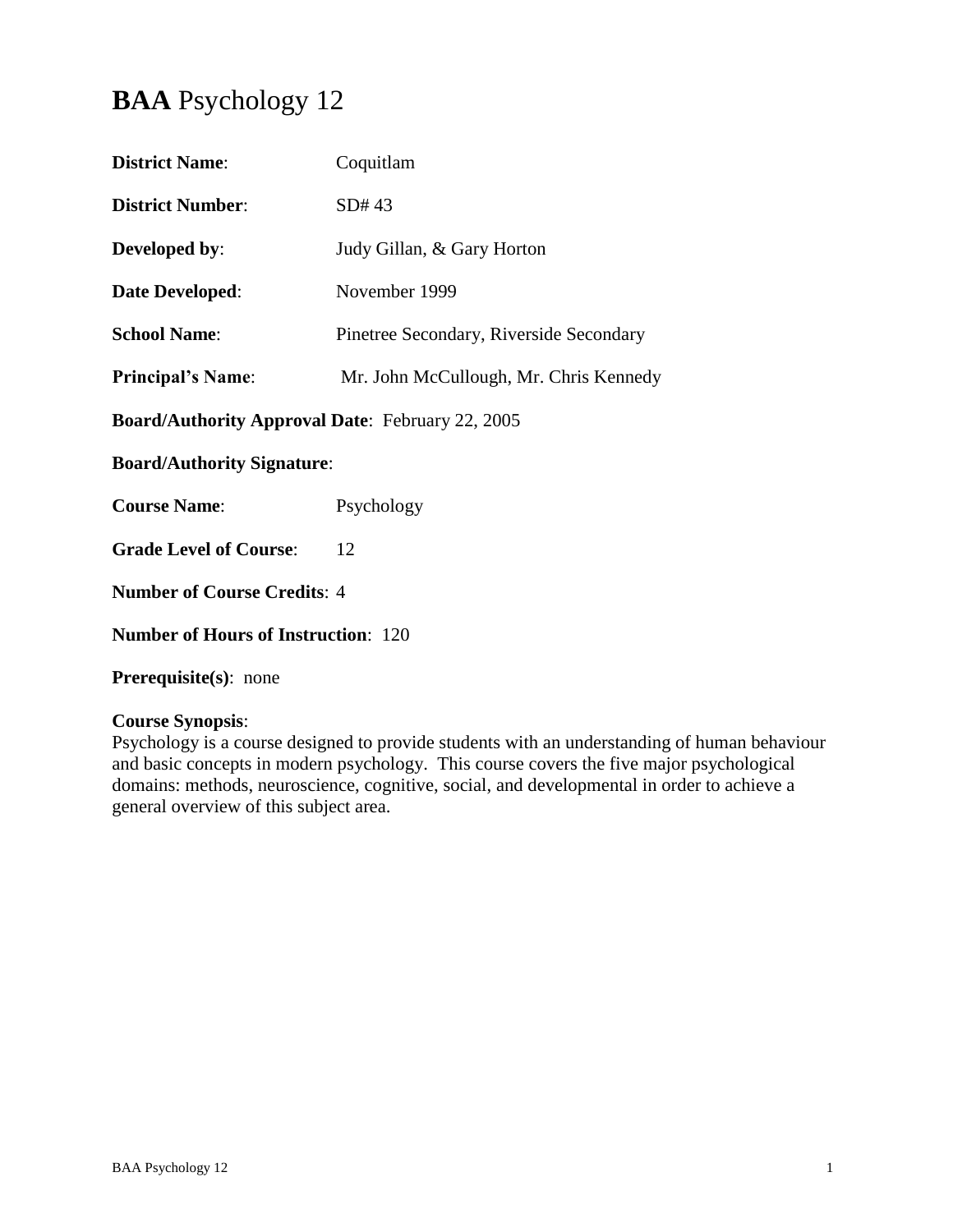# **Rationale**:

This course has been developed for those students who have an interest in psychology and wish to pursue it further at a post secondary facility. Students will learn the four key goals of psychology: to describe particular behaviours by careful scientific observation, to explain behaviours by conducting experiments, to predict when a behaviour will occur in the future and change inappropriate behaviour or circumstances. For many students this may be their only formal exposure to the science of psychology.

| <b>Unit/Topic</b>           | <b>Title</b>                                    | <b>Time</b> |
|-----------------------------|-------------------------------------------------|-------------|
| Unit 1                      | Introduction to Psychology and Research Methods | $10$ hrs    |
| Unit 2                      | Neuroscience                                    | $10$ hrs    |
| Unit 3                      | Developmental Psychology                        | $20$ hrs    |
| Unit 4                      | Sensation and Perception                        |             |
| Unit 5                      | Learning, Cognition and Memory                  | $20$ hrs    |
| Unit 6                      | Emotion, Stress, Motivation                     |             |
| Unit 7<br>Personality       |                                                 | $10$ hrs    |
| Unit 8<br>Social Psychology |                                                 | $10$ hrs    |
| Unit 9                      | <b>Psychological Disorders</b>                  | $10$ hrs    |
|                             | <b>Total Hours</b>                              | $120$ hrs   |

### **Organizational Structure**:

# **Unit/Topic/Module Descriptions**:

#### Unit 1: Introduction to Psychology and Research Methods Time: 10 hrs

Students will be introduced to the study of psychology and what makes it a science. A brief study of the historical roots of psychology will help the students to understand where psychology has come from and how it has developed specific perspectives and approaches. Topics including career opportunities in the field, as well as research methodology will be explored.

# **Curriculum Organizers - Introduction and History**

*It is expected that students will:*

- Define *psychology* and describe its scientific nature.
- List and discuss the four goals of psychology.
- Trace the historical development of psychology, including contributions from researchers from diverse backgrounds.
- Describe the difference between psychology and pseudo-psychology.

# **Curriculum Organizers - Perspectives**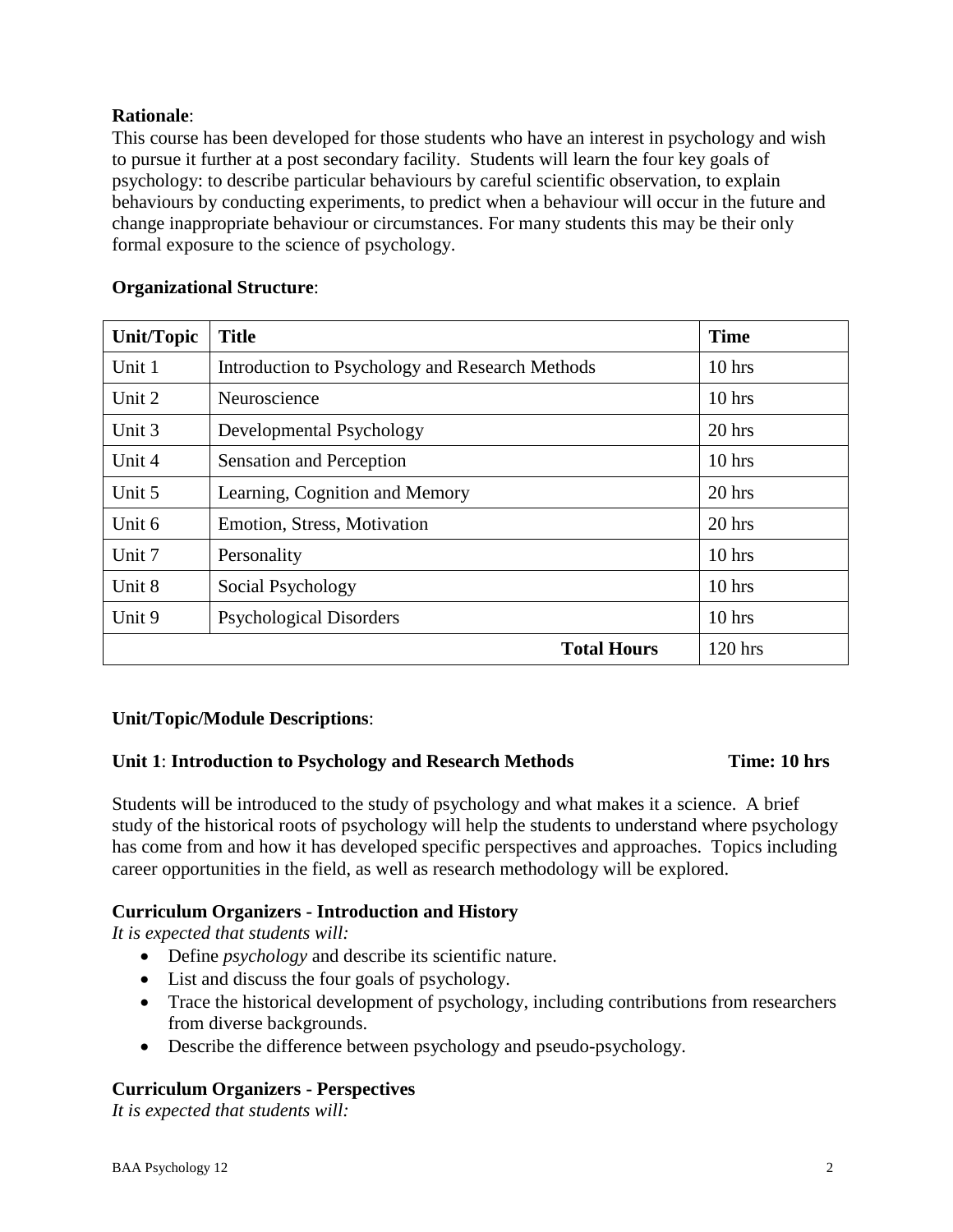- Briefly describe the different perspectives from which psychologists examine behaviour and mental processes, understanding that each perspective provides a significant contribution to psychology.
- Discuss the theories of the twentieth century and examine the roots of the modern perspectives
- Define culture, and describe cultural psychology and culture's influence on behaviour; discuss how researchers determine whether behaviour is culturally universal or culturally specific.

# **Curriculum Organizers - Research Methods**

*It is expected that students will:*

- Explain the difference between basic and applied research.
- Define or describe the following components related to scientific research in general: research methodology, data, variables, the study of cause and effect, theory, and hypothesis.
- List and describe the following possible sources of, and solutions for, bias in research: experimenter bias and the double-blind experiment; ethnocentrism and the need for multiple, culturally diverse researchers; and sample bias, including the difference between populations and samples, and the need for random assignment of participants to experimental and control conditions
- Summarize the ethical principles and considerations for working with humans and animals in research

# **Curriculum Organizers - Careers in Psychology**

*It is expected that students will:*

Describe the variety of career options to individuals pursuing a psychology degree.

# **Unit 2**: **Neuroscience Time: 10 hrs**

This unit will lead the students to understand the relationships between biology and psychology. The students will study the brain as a key part of the body and how important it is for the nervous systems. The cellular anatomy and physiology of the structures of the human neurological system is vital for the holistic study in this course. The students will relate well with neuroscience from personal experiences and/or case studies lessons. This unit is critical because the residual content of this course rests on the import of this unit. Neuroscience then guides the students to the levels of function of the brain through consciousness.

# **Curriculum Organizers - Cellular Biology of Neurology**

*It is expected that students will:*

Draw a neuron, label its parts, and describe the function of each part

# **Curriculum Organizers - Nervous Impulse & Synapsis**

- Describe the electrochemical process involved in an action potential.
- Define neurotransmitter and explain how neurotransmitters act to excite or inhibit action potentials.
- Describe the effects of the major neurotransmitters: serotonin, acetylcholine, dopamine, norepinephrine, epinephrine, and GABA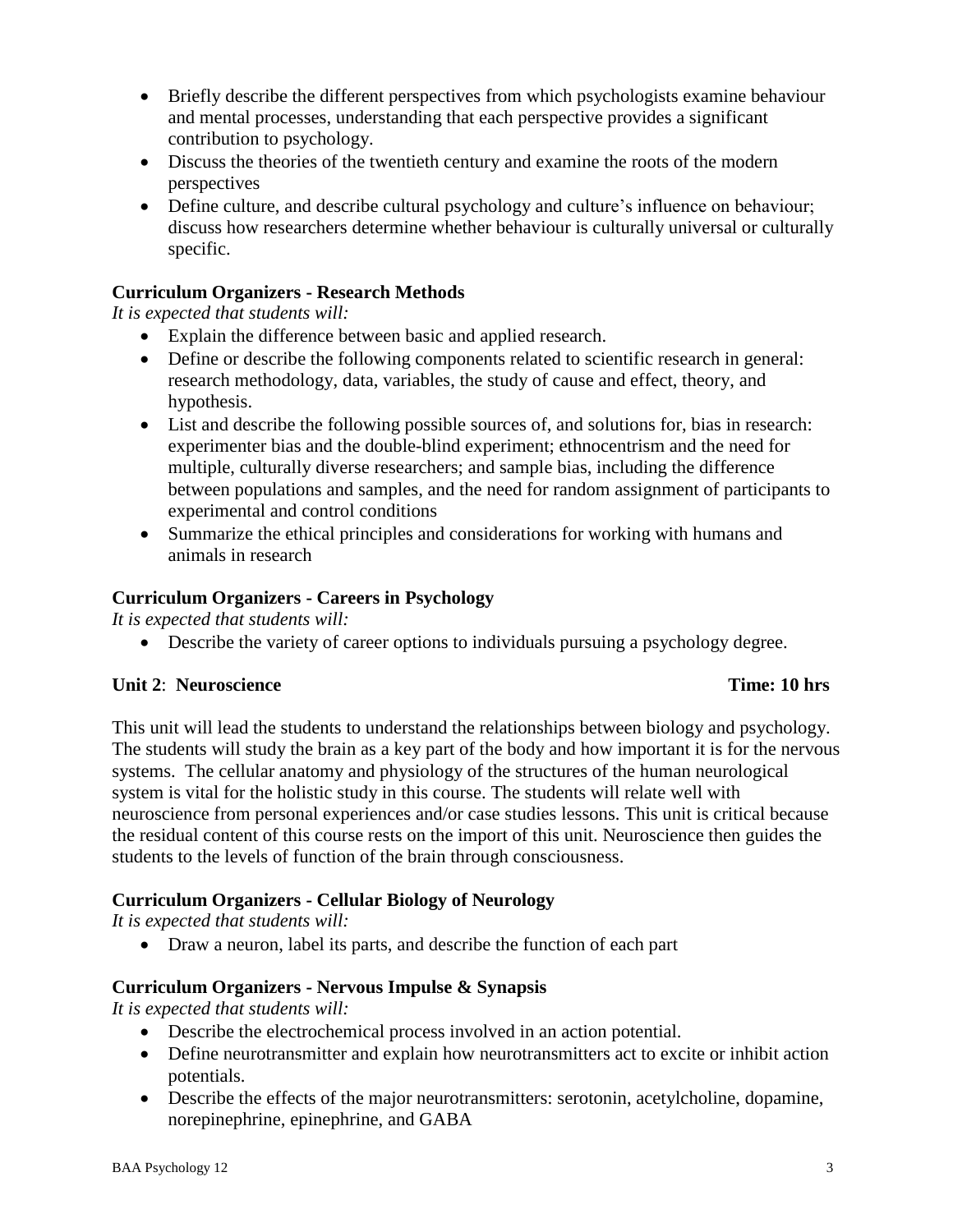Explain how neurotransmitters are related to some diseases, poisons, and mind-altering drugs; define agonistic & antagonistic effects, & describe the role of endorphins

# **Curriculum Organizers - Biology of the Human Brain**

*It is expected that students will:*

- Describe major tools for studying the brain
- Identify the location of the cerebellum and the three parts of the brain stem; describe the functions of each of these brain structures.
- Identify the location and functions of each part of the sub-cortical brain; identify the parts of the limbic system involved with memory, aggression, and fear
- Describe the cerebral cortex; identify the location & describe the function of the 4cortical lobes, & identify the location & function of important areas in each lobe
- Define lateralization and describe the specialized and interdependent functions of the brain's left and right hemispheres; describe what has been learned from split-brain research
- Describe recent research regarding neuroplasticity and neurogenesis, and the role of stem cells in the treatment of various brain dysfunctions
- Describe recent research regarding gender differences related to the brain and behaviour

# **Curriculum Organizers - Nervous Systems**

*It is expected that students will:*

- Define neuroscience.
- Define the major divisions of the nervous system, list the subdivisions of the central nervous system, and describe the functions of the spinal cord.
- Describe the functions of the major subdivisions of the peripheral nervous system, and describe the functions of the parasympathetic and sympathetic nervous systems.
- Describe the function of the endocrine system and list its major glands.

# **Curriculum Organizers - Consciousness, Sleep & Hypnosis**

- Define consciousness and alternate states of consciousness (ASCs); describe the various levels of awareness, including the difference between controlled and automatic processing.
- Identify common myths about sleep.
- Define the human circadian rhythms; discuss the effects of disruptions in circadian rhythms.
- Describe problems associated with sleep deprivation. Describe how EEGs, EMGs, and EOGs are used to study sleep.
- Describe the various physical changes associated with each stage of sleep, including the REM stage and the non-REM Stages 1, 2, 3, and 4.
- Discuss possible biological causes of sleep, and describe how the repair/restoration theory of sleep differs from the evolutionary/circadian theory.
- State gender and cultural differences and similarities in dreaming.
- Differentiate between the psychoanalytic, biological, and cognitive views of dreaming.
- Describe the purpose of daydreams and sexual fantasies
- Define hypnosis, and discuss five myths and controversies regarding its use.
- State how hypnosis is used today in medical and psychotherapy settings
- Define meditation, and discuss its potential benefits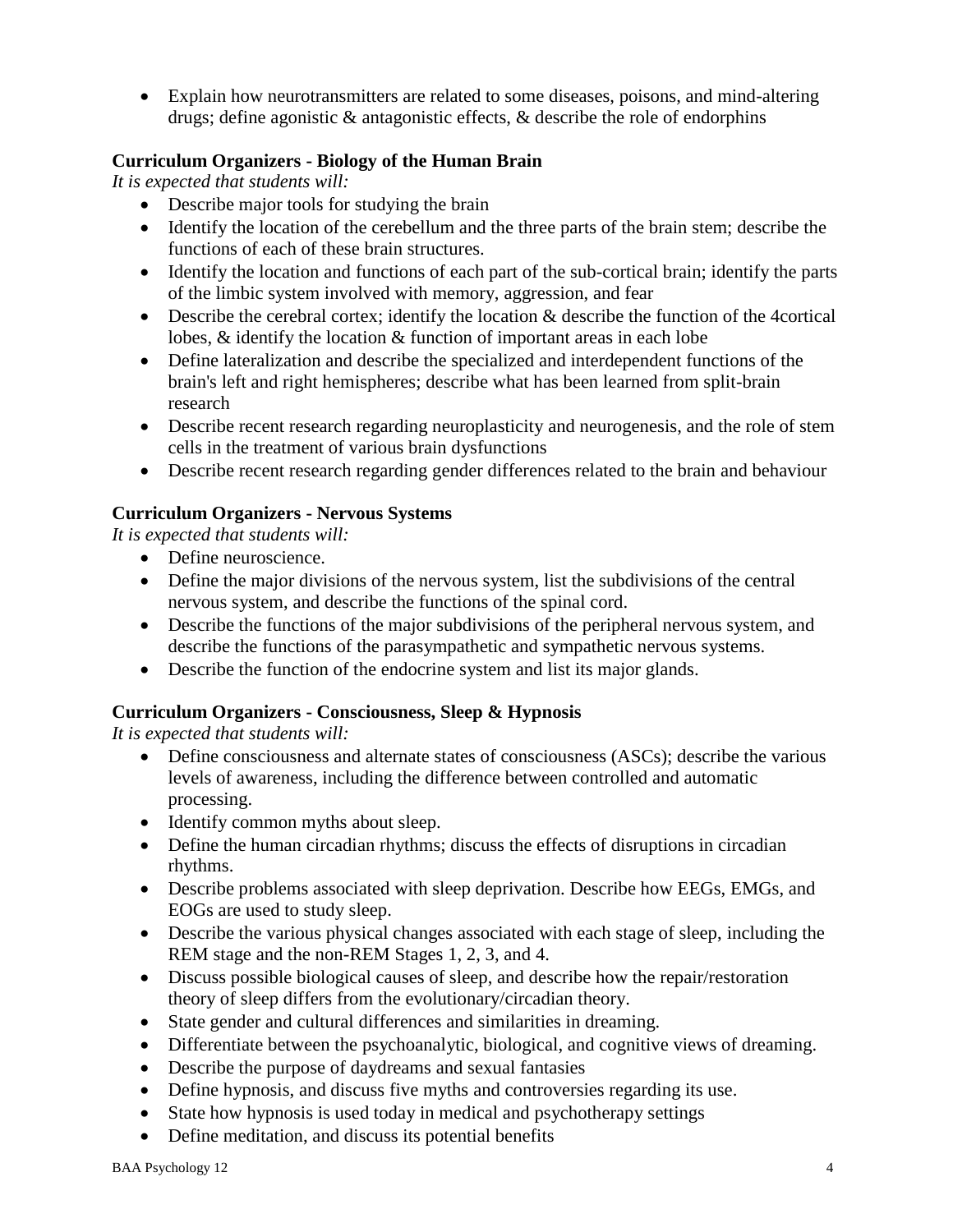• Discuss why there has been such a strong interest in alternate states of consciousness throughout history and across cultures; and explain the three major functions of ASCs for all cultures

#### **Curriculum Organizers - Sleep Disorders**

*It is expected that students will:*

 Describe the five major sleep disorders: insomnia, sleep apnea, narcolepsy, nightmares, and night terrors.

#### **Curriculum Organizers - Pharmaceuticals & Addiction**

*It is expected that students will:*

- Define psychoactive drugs, drug abuse, addiction, psychological and physical dependence, and tolerance.
- Define depressants; describe the effects of alcohol on the nervous system and behavior, and discuss why alcohol is a growing social concern.
- Define stimulants; and describe the effects of nicotine and cocaine.
- Define opiates; and describe their effects on the nervous system and behavior.
- Define hallucinogens; and describe the effects of LSD and marijuana on the nervous system and behaviour.
- Briefly explain how drugs act as agonists and antagonists in the brain, and describe how psychoactive drugs can affect each of the four steps in neurotransmission.
- Explain the major reasons people use and abuse drugs, and describe recent research regarding the importance of dopamine and glutamate on drug addiction.

#### **Unit 3:Developmental Psychology Time: 20 hrs**

In unit 3 the students will study the concept of a life-long process, physical and mental development. This includes the natural changes in a person's physiology, emotion, perception, cognition, moral, intelligence and memory and each of these ideas within particular periods of a person's life, such as infancy, childhood, adolescence, adulthood, and elderly. Here the students will take a life-span perspective considering the imperative changes and how they are genetically affected.

#### **Curriculum Organizers - Development & Genetics**

*It is expected that students will:*

- Define developmental psychology, and discuss the ongoing debates in this field regarding nature versus nurture, continuity versus stages, and stability versus change.
- Differentiate between cross-sectional and longitudinal research, and describe the major advantages and disadvantages of each method of research.
- Discuss four ways culture has an impact on the study of human development.

#### **Curriculum Organizers - Physical Development**

*It is expected that students will:*

 List and describe the physical changes associated with the three stages of prenatal development.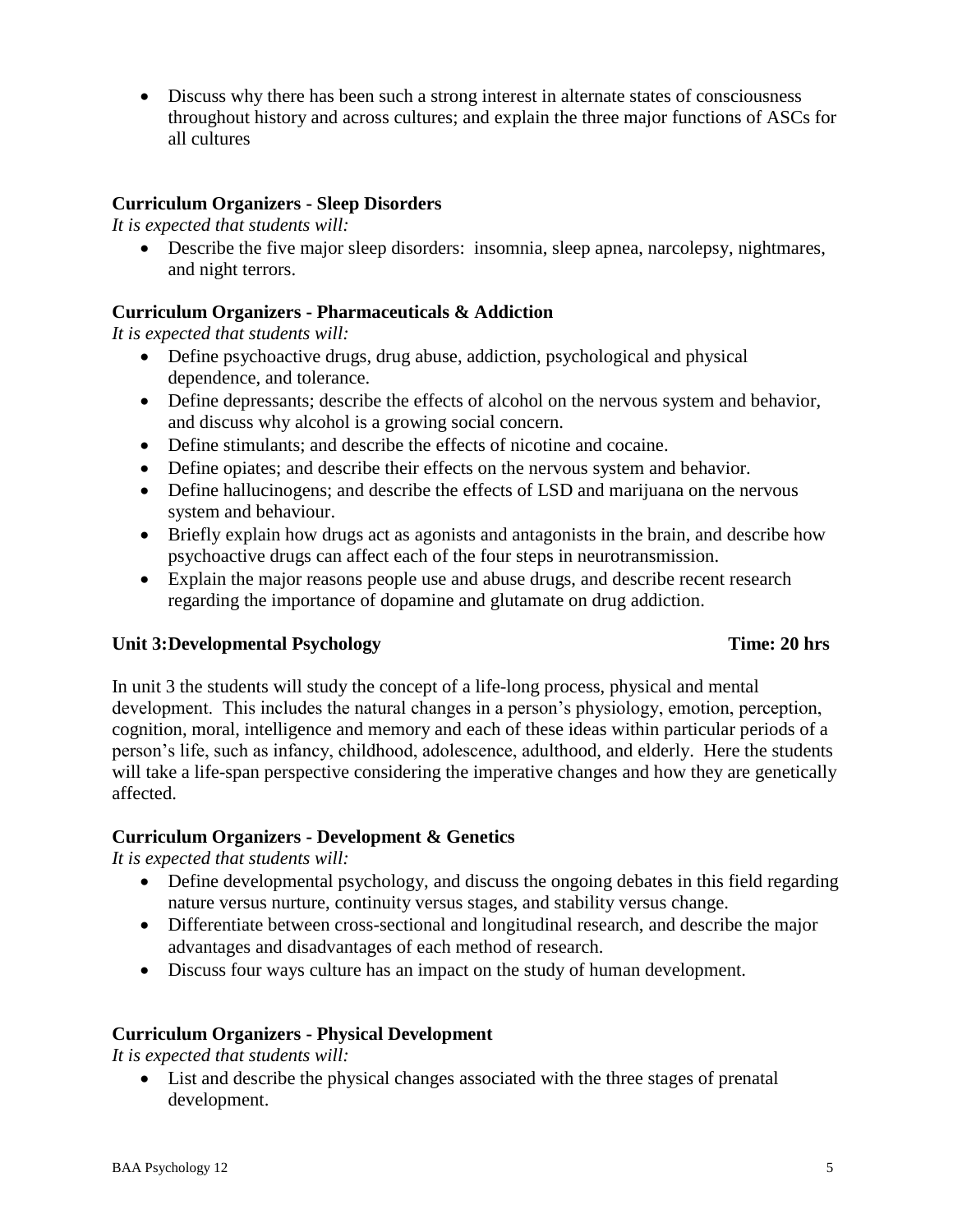- Discuss the effects of maternal nutrition and exposure to teratogens on prenatal development, and describe paternal contributions to prenatal development.
- Describe the major changes in brain, motor, and sensory/perceptual development during the early childhood years; explain how these changes have been measured in newborns and infants.
- Define puberty and adolescence, list the major physical changes that occur during this developmental period, and explain how these changes may affect psychological adjustment.
- Define menopause and the male climacteric, and describe other physical changes associated with middle age and later adulthood.
- Differentiate between primary and secondary aging, and explain the programmed and damage theories for primary aging.

# **Curriculum Organizers - Language Development**

*It is expected that students will:*

- Describe the characteristics found in the pre-linguistic and linguistic stages of language development.
- Discuss the nativist position regarding language development and contrast it with the position of the "nurturists".

# **Curriculum Organizers - Social-Emotional Development**

*It is expected that students will:*

- Define attachment, and describe the research related to both animal and human infant attachment, including Harlow's contact comfort research with monkeys.
- Describe Ainsworth's levels of attachment, and discuss research regarding the relationship between infant attachment and adult love.

# **Curriculum Organizers - Cognitive Development**

*It is expected that students will:*

- Discuss Piaget's approach to cognitive development, and define schemas, assimilation, and accommodation.
- List and describe the characteristics associated with Piaget's four stages of cognitive development.
- Briefly discuss two major criticisms of Piaget's theory, and state the ongoing contribution of his theory in psychology.
- Compare the information processing model of cognitive development to Piaget's theory; describe the development of attention and memory using the information processing model.
- Discuss research regarding the effects of aging on adult information processing and memory.

# **Curriculum Organizers - Moral Development**

- List and describe Kohlberg's three levels of moral development, and provide an example of typical reasoning at each stage.
- Describe the relationship between moral reasoning and moral behavior, and discuss the major criticisms of Kohlberg's theory related to political, cultural, and gender biases.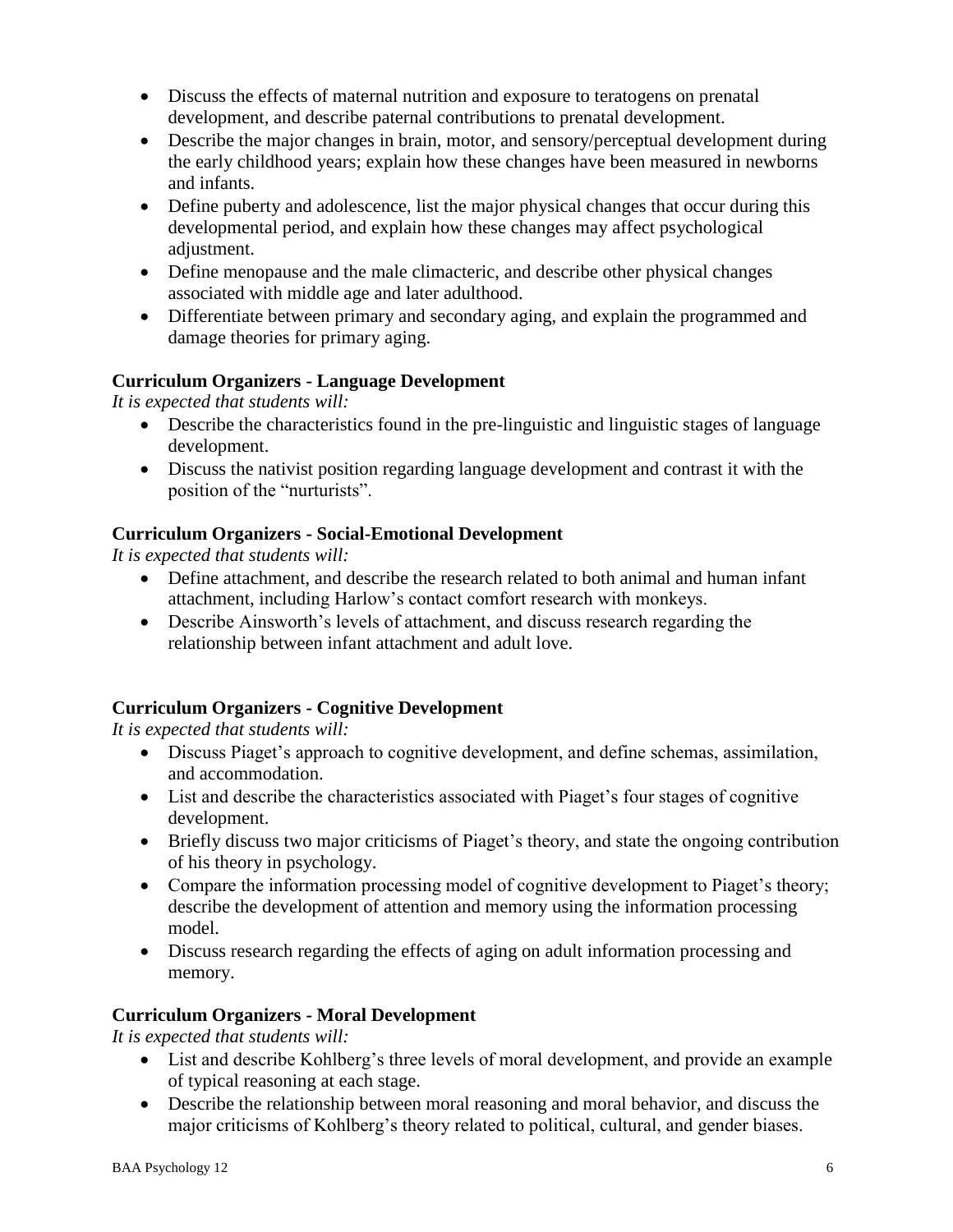# **Curriculum Organizers - Personality Development**

*It is expected that students will:*

- Describe Thomas and Chess's temperament theory of personality development, including each of their three temperamental styles and the influence of the goodness-of-fit between styles and the environment.
- Describe Erikson's eight stages of psychosocial development, and discuss both the criticisms and contributions of his theory.
- Discuss the three myths of development: adolescent storm and stress, mid-life crisis, and empty nest syndrome.
- Describe Baumrind's three parenting styles and the subsequent criticisms of her research; discuss the impact of parental rejection and fathering on child development.
- Discuss the causes of and treatment for family violence, the consequences of and future prevention of teen pregnancy, and the impact of divorce on social and emotional development. List nine predictors for a successful marriage.
- Discuss research regarding factors that can increase resilience in children who are developing in "high-risk" environments.
- Describe how occupational choices affect development, and discuss the activity and disengagement theories of aging.
- Define ageism, and discuss its effects. Describe cultural, gender, and ethnic differences in the status and treatment of the elderly

# **Curriculum Organizers - Death and Dying**

*It is expected that students will:*

- Describe cultural and age variations in attitudes toward death and dying.
- Define grief, and describe the four stages of grieving. List three strategies for coping with grief.
- Describe Kubler-Ross's five-stage theory of death and dying, and discuss both the criticisms and contributions of her theory.

# **Unit 4: Sensation and Perception Time: 10 hrs**

Unit 4 introduces the students to the basic concepts illustrating the functions of the different sensory systems and looks at the influence of the individual and the environment on perception. This unit will provide opportunities to explore the views of Gestalt Psychologists and experience/explain how the brain's perception may be different from actual sensation.

# **Curriculum Organizers - Sensory systems**

*It is expected that students will:*

- Describe the functioning of our sensory systems; explore structures of the visual, auditory, gustatory, olfactory, vestibular and kinaesthetic systems
- Discuss and define the principles of thresholds, adaptation and constancy.
- Discuss the process of selective attention and illustrate how this is a work in our everyday lives.

# **Curriculum Organizers - Perception – Selection, Organization, Interpretation**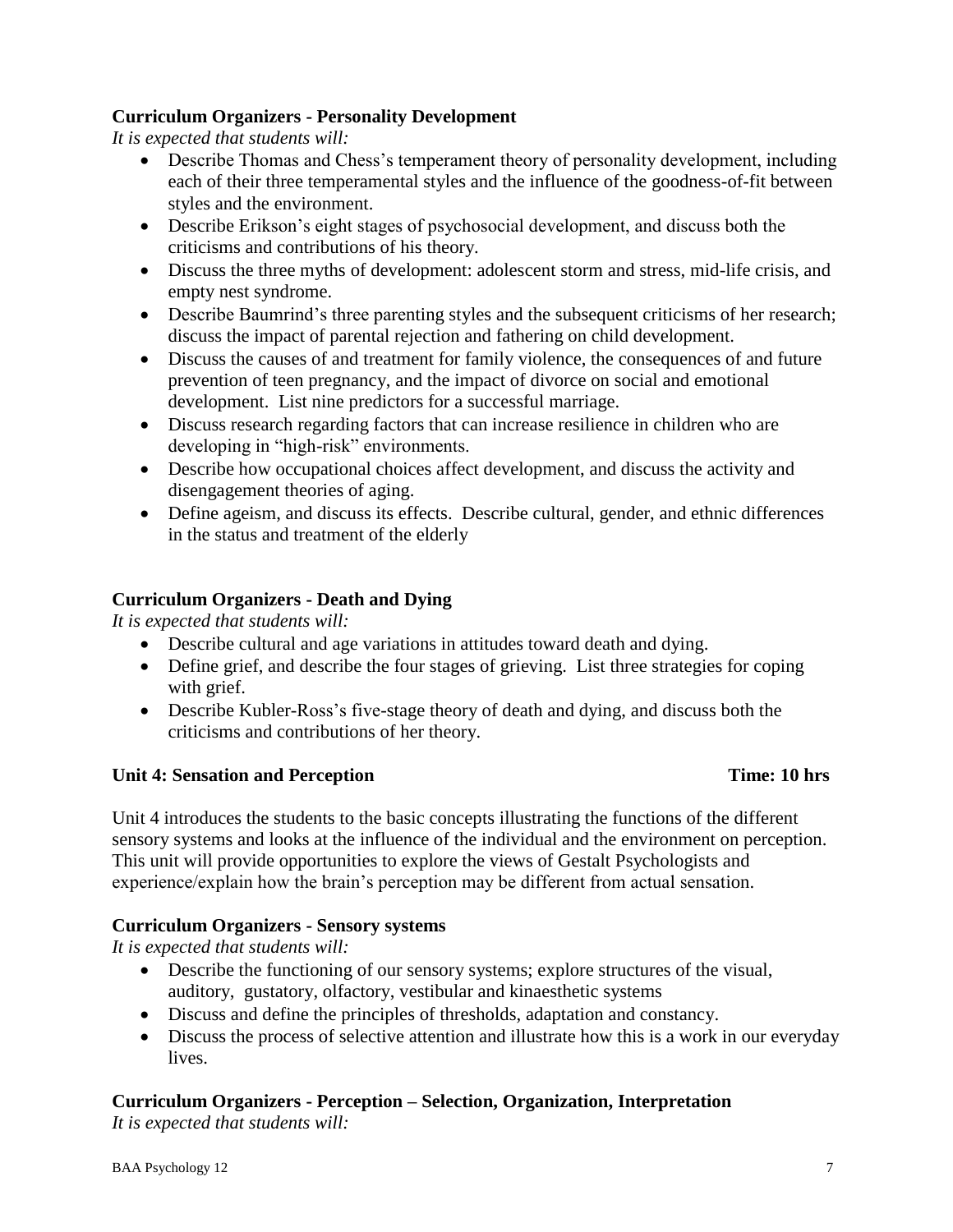- Discuss Gestalt principles, such as figure-ground, similarity, proximity, and closure.
- Present and discuss a number of illusions, for example the Müller-Lyer, the Ames room, and the Ponzo.
- Discuss monocular and binocular depth cues.
- Analyze how perceptual set affects our everyday interpretations of sensory experiences.
- Determine how context influences our perceptions.

#### Unit 5: Learning, Cognition and Memory Time: 20 hrs

This unit of the course introduces the students to the principle of learning through the exploration of classical and operant conditioning. The coverage of insight and social learning then lays the groundwork for the study of cognition which is concerned with the processes of thought transformation, reduction, elaboration, storage, recovery, problem-solving, and sensory input. Then the unit concludes with several theories and distinctions of memory along with its frailty.

#### **Curriculum Organizers - Perception – Learning and Conditioning**

*It is expected that students will:*

- Define learning; explain how learned and innate behaviours are different; and define the 3 major theories of learning: conditioning, cognitive, and observational.
- Explain the process of classical conditioning, describing the differences between a neutral, a conditioned, and an unconditioned stimulus, and between a conditioned and an unconditioned response.
- Describe how classical conditioning can explain emotional responses and higher order conditioning; describe recent PET and fMRI research on conditioning.
- For classical conditioning: compare extinction with forgetting, describe spontaneous recovery, and compare generalization and discrimination.
- Describe the 3 factors that distinguish operant from classical conditioning.
- Define reinforcement and punishment, explaining how the terms positive and negative apply to each of these learning procedures.
- Describe the differences between negative reinforcement and punishment, and state the negative consequences of using punishment.
- For operant conditioning: describe extinction and spontaneous recovery.
- Describe the different schedules of reinforcement, and state the effect each schedule will have on response rate and extinction.
- Explain how unintentional reinforcement can lead to superstitious behaviour.
- For operant conditioning, define shaping and give an example of its use, and compare generalization and discrimination.
- Explain the importance of feedback, timing, consistency, and order of presentation on the effective use of both reinforcement and punishment.
- Explain how insight & latent learning are examples of cognitive learning.
- Define social cognitive theory (previously known as social learning theory), and describe the four processes involved in learning through observation.

#### **Curriculum Organizers - Perception – Thinking**

- Define cognition and thinking, and describe the use of mental imaging in cognition.
- Define concepts, and describe the 3 major methods for concept formation.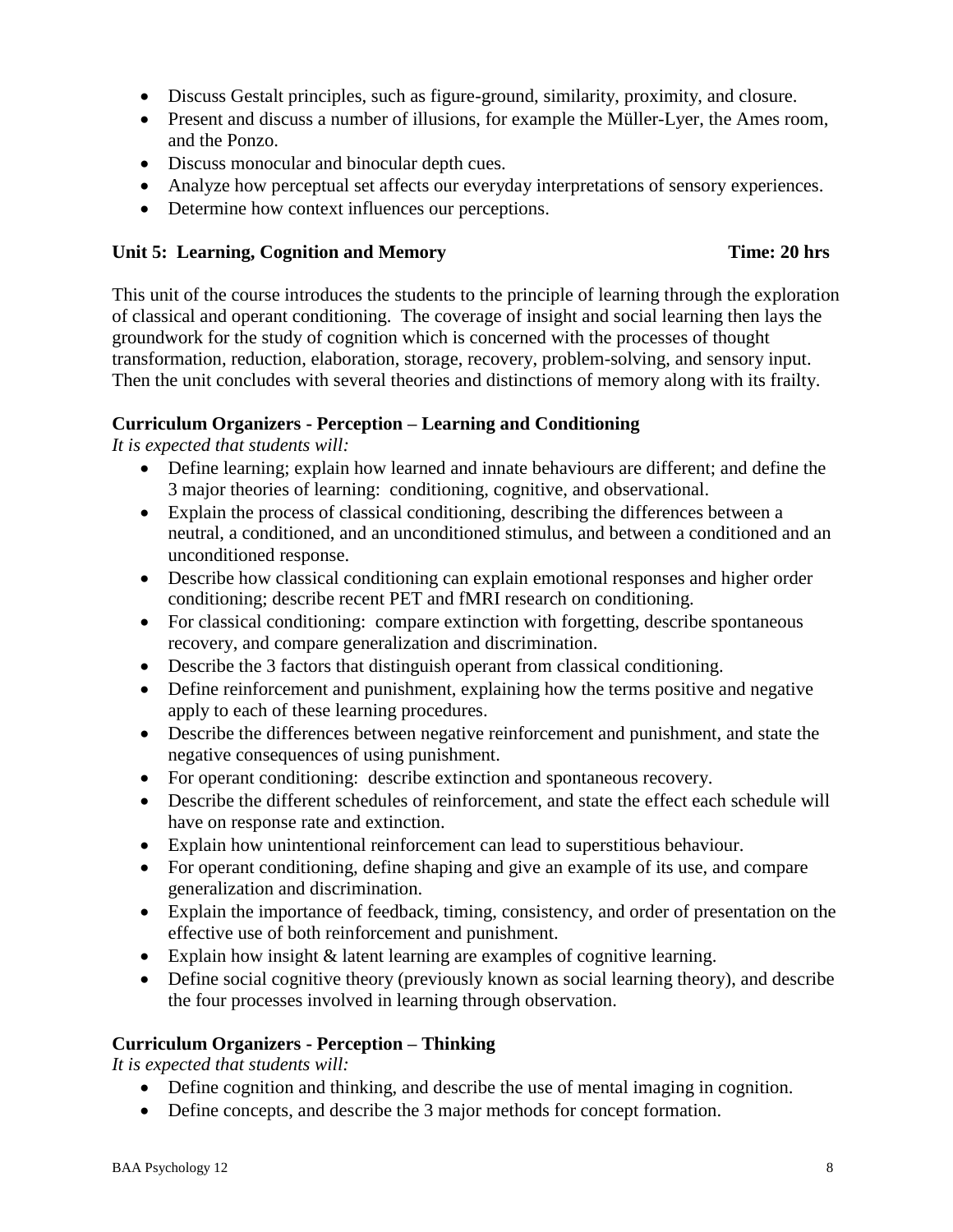- List and describe the 3 stages of problem solving, including an explanation of the types of thinking that occur in each stage.
- List and describe the three major barriers to problem solving; discuss the role of incubation in overcoming these barriers.
- Define creativity, and discuss how convergent and divergent thinking, and the investment theory of creativity are related to the creative process.

# **Curriculum Organizers - Perception – Language**

*It is expected that students will:*

- Describe how human language differs from patterns of communication used by nonhumans.
- Define and provide an example of each of the following building blocks of language: phonemes, morphemes, grammar, syntax, and semantics; describe Chomsky's surface and deep structures of language.
- Describe the interaction between language and thought.
- Describe the research on teaching language to animals, and summarize each side of the "animal language" debate.

# **Curriculum Organizers - Perception – Intelligence and Intelligence Testing**

*It is expected that students will:*

- Explain why intelligence is difficult to define, and state the text's definition; differentiate between Cattell's fluid and crystallized intelligence.
- Describe Gardner's theory of multiple intelligences and Sternberg's triarchic theory of successful intelligence.
- Define standardization, reliability, and validity, and explain why each is important for intelligence testing.
- Explain how an intelligence quotient (IQ) is determined and differentiate between the Stanford-Binet Intelligence Test and the Wechsler intelligent tests; describe the extremes of mental retardation and mental giftedness.
- Explain how biology, genetics, and the environment impact intelligence.
- Describe what is known about the influence of gender and culture on intelligence.

# **Curriculum Organizers - Perception – Memory**

- List and describe the sequence of the three distinct storage systems in the traditional view of memory.
- Describe the purpose, duration, and capacity of sensory memory.
- Describe the purpose, duration, and capacity of short-term memory; discuss the effects of chunking and maintenance rehearsal at this stage.
- Describe the three parts of working-memory.
- Describe the purpose, duration, and capacity of long-term memory.
- Describe the memory processing approach to memory, from encoding to storage to retrieval, and compare this to the parallel distributed processing approach.
- Integrate the encoding process with short-term and long-term memory by describing the principles of organization and rehearsal as they apply to each of these stages of memory.
- Integrate the storage process with long-term memory by describing the hierarchical systems and subsystems of long-term memory storage.
- Integrate the retrieval process with long-term memory by describing retrieval cues, recognition, recall, and the encoding specificity principle.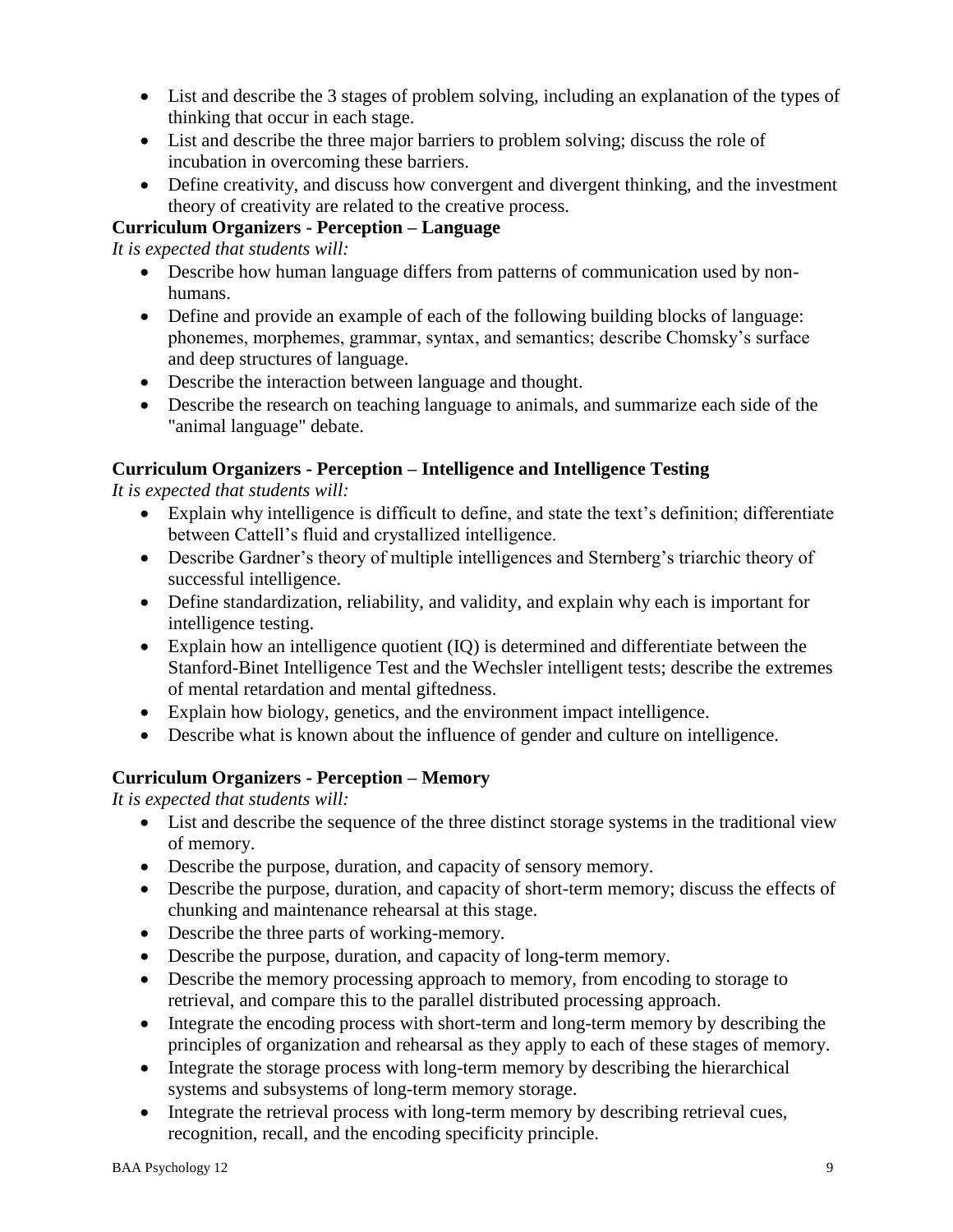- Explain memory in terms of neuronal and synaptic changes, hormonal influences, and specific brain areas.
- Discuss forgetting and describe how each of the following factors affects remembering: serial position, distributed versus massed practice, and cultural differences.
- Describe theories of forgetting: interference, decay, retrieval failure, and motivated forgetting. Differentiate between proactive and retroactive interference.
- Define amnesia, and differentiate between retrograde and anterograde amnesia; define Alzheimer's disease.
- Describe how memory can be constructed and distorted.
- Describe specific methods of improving your memory and provide examples of the various mnemonic devices.

#### **Unit 6: Emotion, Stress, and Motivation Time: 20 hrs**.

Students through study in this unit will examine the "why" of behaviour. The close connection between motivation and emotion will be discussed in relation to hunger, arousal, and achievement. The cognitive, physiological, and behavioural components of emotion will be analyzed. Emotional intelligence will also be discussed. Health psychology in particular, stress its effects and management, will be discussed.

# **Curriculum Organizers - Perception – Understanding Emotion**

*It is expected that students will:*

- Describe the cognitive, physiological, and behavioural components of emotion
- Explain the role of the limbic system in primitive emotions and the role of the frontal lobes in monitoring and controlling emotions.
- Describe the role of the autonomic nervous system and the neurotransmitters, epinephrine and norepinephrine, in emotional arousal.

# **Curriculum Organizers - Perception – Theories of Emotion**

*It is expected that students will:*

- Discuss how facial expressions and body movement are used to communicate emotions; describe cross-cultural research findings regarding emotional expressions.
- Describe how emotional intelligence combines the cognitive, physiological, and behavioural components of emotion, and discuss the controversy regarding this concept.
- Compare and contrast the James-Lange, Cannon-Bard, facial-feedback, and Schachter's two-factor theories of emotion; discuss the research regarding each of these theories.

# **Curriculum Organizers - Perception – Stress and its Role in Health**

- Describe the relationship between stress and life changes; explain how appraisal is related to stress.
- Describe research findings related to chronic stressors, daily hassles, frustrations, and conflict; differentiate the three basic conflicts.
- Describe the physiological effects of stress, including the general adaptation syndrome, the suppression of the immune system, and the development of physicals disorders.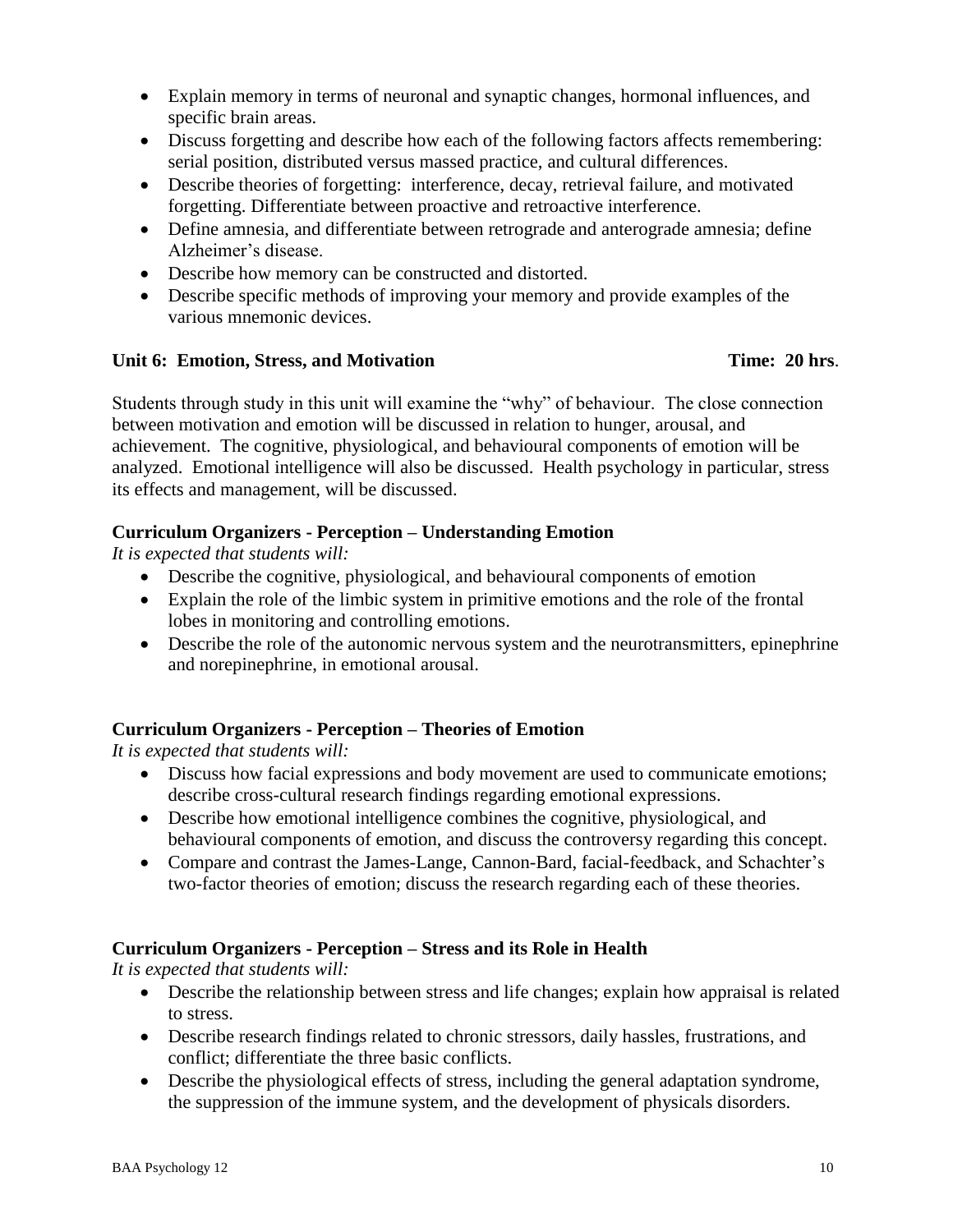# **Curriculum Organizers - Perception – Coping with Stress**

*It is expected that students will:*

- Compare and contrast emotion-focused and problem-focused forms of coping with stress, and provide an example of each.
- Describe how each of the following resources improve coping: health and energy, positive beliefs, and internal locus of control, social skills, social support, and material resources.
- Explain how relaxation, exercise, and self-care can reduce stress.

#### **Curriculum Organizers - Perception – Understanding Motivation**

*It is expected that students will:*

- Define motivation and emotion and discuss how they overlap.
- Describe how internal factors, external factors, and the interaction between these factors trigger hunger or eating behaviours.
- State the consequences of obesity, and describe the safest, most reliable method of weight loss. Differentiate between anorexia nervosa and bulimia; state the causes and risk factors for the development of these eating disorders.

#### **Curriculum Organizers - Perception – Theories of Motivation**

*It is expected that students will:*

- Discuss the biological theories of motivation: instinct and drive-reduction.
- Discuss the psychosocial theories of motivation: incentive, cognitive, and Maslow's hierarchy of needs. Describe the cross-cultural research that seems to refute the sequential pursuit of Maslow's needs.

#### **Unit 7: Personality Time: 10 hrs**.

Students come to understand the major theories and approaches to personality in this important unit. Along with their induction to psychoanalytic, humanistic, cognitive, trait, and behaviouristic methodologies, the students will also come to know the major researchers, for example Sigmund Freud *et al*. Through their study in this unit, students will recognize the implications for their discernment of normal and abnormal personality, the assessment and models of personality development.

#### **Curriculum Organizers – Personality Assessment**

- Define personality and describe how interviews and observations are used to assess personality.
- List 2 multi-trait objective tests; briefly describe the characteristics of the MMPI/MMPI-2; and differentiate between vocational interest, aptitude, and achievement tests.
- Briefly describe the characteristics of the Rorschach inkblot test and the Thematic Apperception Test.
- Discuss the relative strengths and weaknesses of the 4 major methods of personality assessment.
- Discuss 3 logical fallacies that explain the widespread acceptance of "pseudo" personality tests.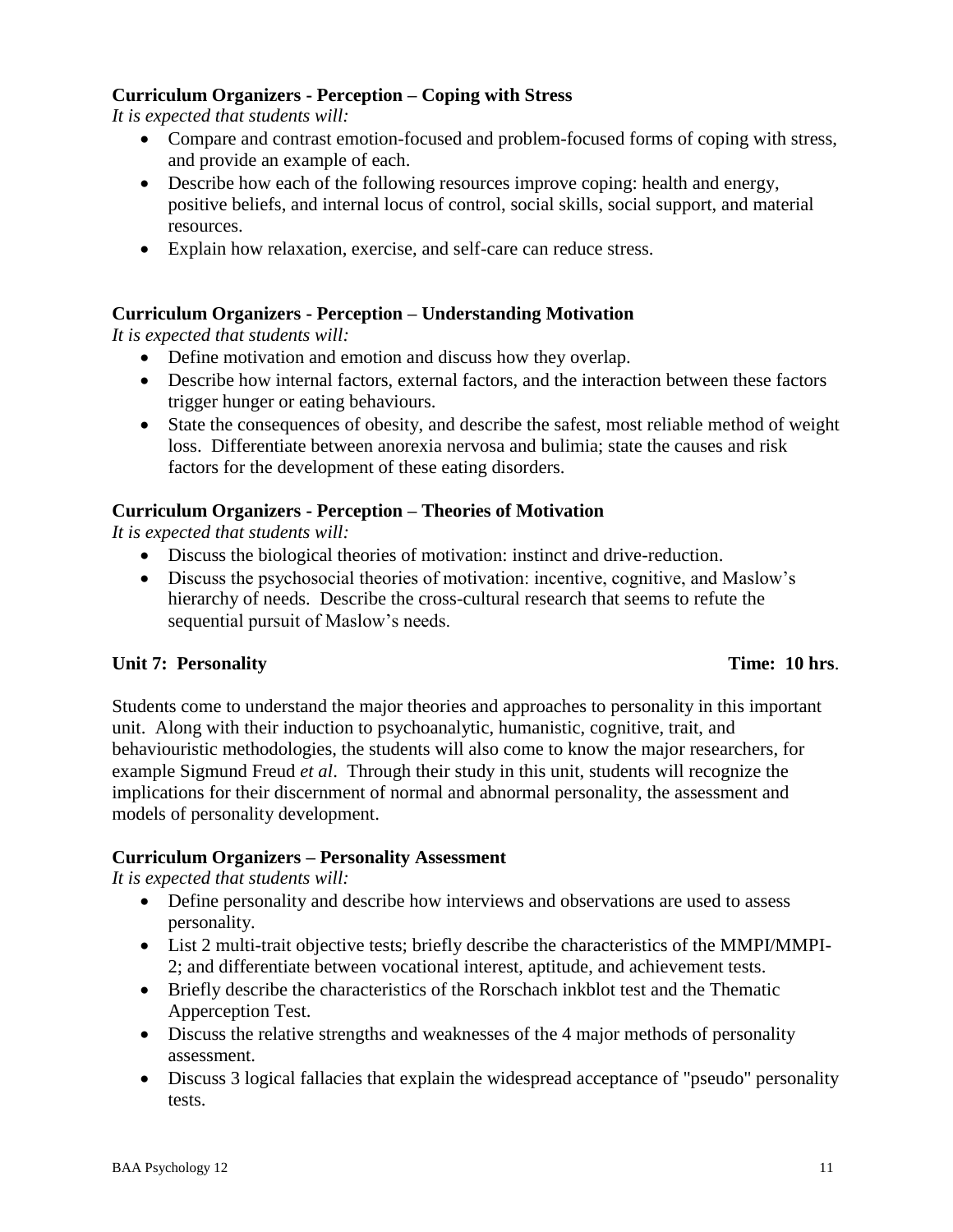### **Curriculum Organizers – Trait Theories**

*It is expected that students will:*

- Describe the evolution of the trait theories of personality from Allport to Cattell to Eysenck, ending with the 5-factor model.
- Discuss research findings regarding the 5-factor model of personality and 3 major criticisms regarding trait theories in general.

### **Curriculum Organizers – Psychoanalytic/Psychodynamic Theories**

*It is expected that students will:*

- Differentiate among Freud's three levels of consciousness.
- Define and discuss Freud's concept of the id, ego, and superego. Define and explain the role of the defense mechanisms employed by the ego.
- Discuss Freud's five stages of psychosexual development and the effects of successful or unsuccessful completion at each stage.
- Compare Freud's original theories to the approaches of the Neo-Freudians: Adler, Jung, and Horney

#### **Curriculum Organizers – Humanistic Theories**

*It is expected that students will:*

- Discuss five major criticisms of psychoanalytic theories.
- Discuss humanistic theories of personality, comparing the approaches of Rogers and Maslow; state 3 major criticisms of humanistic theories.

#### **Curriculum Organizers – Social/Cognitive Perspective**

*It is expected that students will:*

 Discuss social-cognitive theories of personality, comparing the approaches of Bandura and Rotter; state two strengths and two weaknesses of these theories.

#### **Curriculum Organizers – Biological Theories**

*It is expected that students will:*

- Describe the role of brain structures, neurochemistry, and genetics advanced in biological theories of personality, and state how the interactionist approach to personality is blending views based on research findings.
- Describe how cultural variations in the concept of "self" affect the study of personality.

#### **Unit 8: Social Psychology Time: 10 hrs**.

The students will look at the formation of a wide range of behaviours in the way we relate to one another. Biological, environmental, and cultural factors affecting our social relationships will be explored. The focus in this unit will be on group interactions; how we are influenced by and are able to influence others. Discussion will provide an understanding of prejudice, discrimination, attraction and aggression.

#### **Curriculum Organizers – Our Thoughts about Others**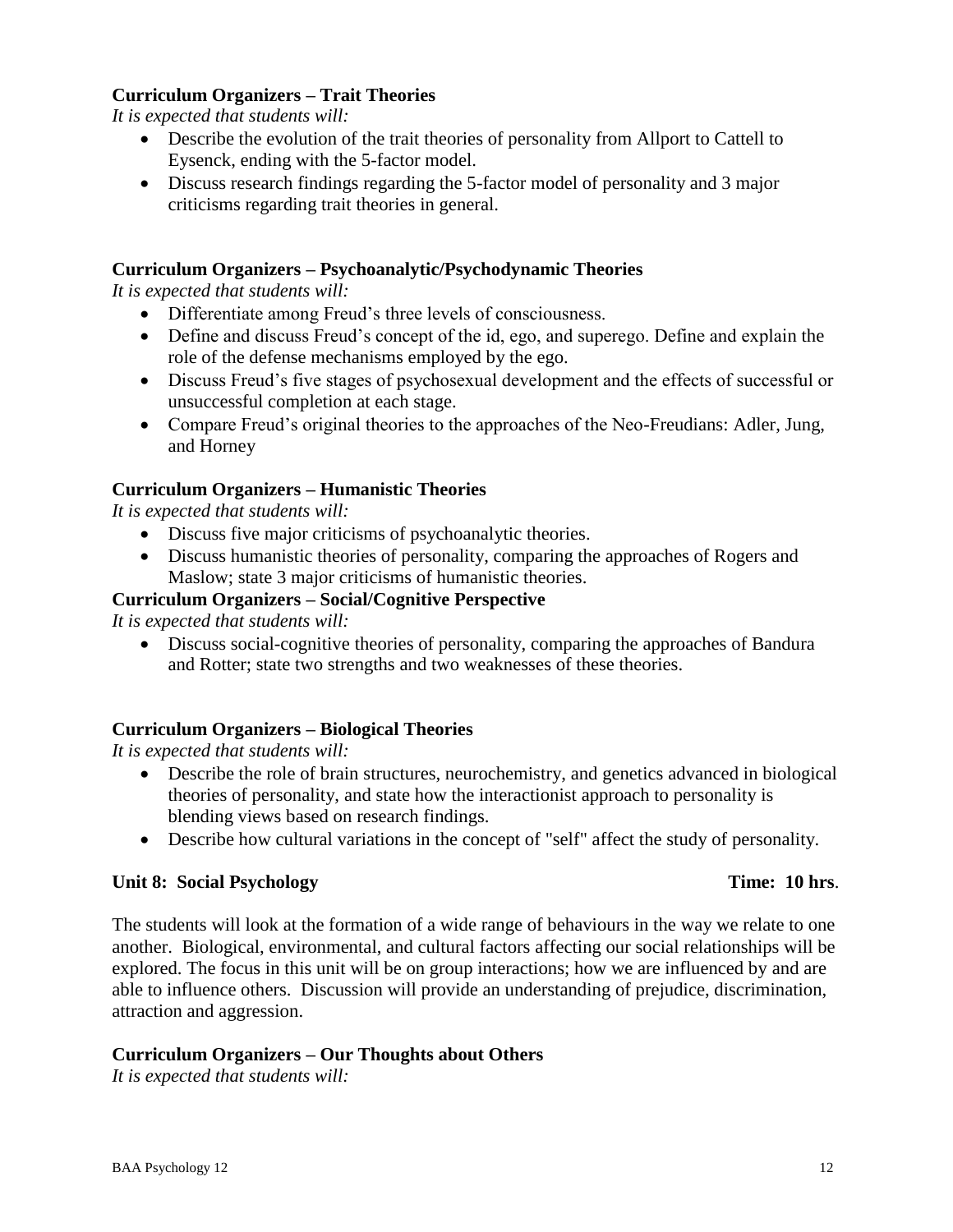- Define social psychology, and describe the results of research on several commonsense statements regarding social interactions; briefly describe Milgram's classic obedience study.
- Define attitude, and describe its three basic components.
- Using the three components of an attitude, differentiate between a stereotype, prejudice, and discrimination. Describe the four major sources of prejudice and discrimination: learning, cognitive processes, economic and political competition, and displaced aggression.

### **Curriculum Organizers – Our Feelings about Others**

*It is expected that students will:*

- Explain how cooperation, superordinate goals, and increased contact can reduce prejudice and discrimination.
- Describe the three key factors in interpersonal attraction: physical attractiveness, proximity, and similarity. Discuss cross-cultural and historical similarities and differences in physical attractiveness.
- Compare and contrast romantic and companionate love; discuss problems associated with romantic love.

#### **Curriculum Organizers – Our Actions Towards Others**

*It is expected that students will:*

- Define conformity, and explain the three factors that contribute to this behaviour: normative social influence, informational social influence, and the role of reference groups.
- Define a group; define roles; describe the effect of roles on the behaviour of " prisoners and guards" in Zimbardo's classic prison study.
- Discuss how group polarization and group-think affect group decision making.
- Define aggression, and explain the factors that contribute to its expression: instinct, genes, the brain and nervous system, substance abuse and other mental disorders, hormones and neurotransmitters, frustration, and cultural learning.
- Describe three approaches to controlling or eliminating aggression. Identify five misconceptions and controversies regarding juvenile aggression.

#### **Unit 9: Psychological Disorders Time: 10 hrs**.

In this unit the students will explore general issues related to psychological disorders and their treatment. The broad categories used by psychologists to group disorders will be defined and symptoms such as depression, anxiety, and hallucination will be researched in order to better understand disturbances in human behaviour. Treatments techniques may also be explored through discussion, research and project work.

# **Curriculum Organizers Learning Outcomes**

#### **It is expected that students will be able to:**

- Origins and characteristics of psychological disorders Investigate the characteristics of abnormal behaviour
- Examine how definitions of abnormality change across cultures and over time.
- Discuss how judgments of abnormality are affected by context. Identify criteria psychologists use to diagnose psychological disorders.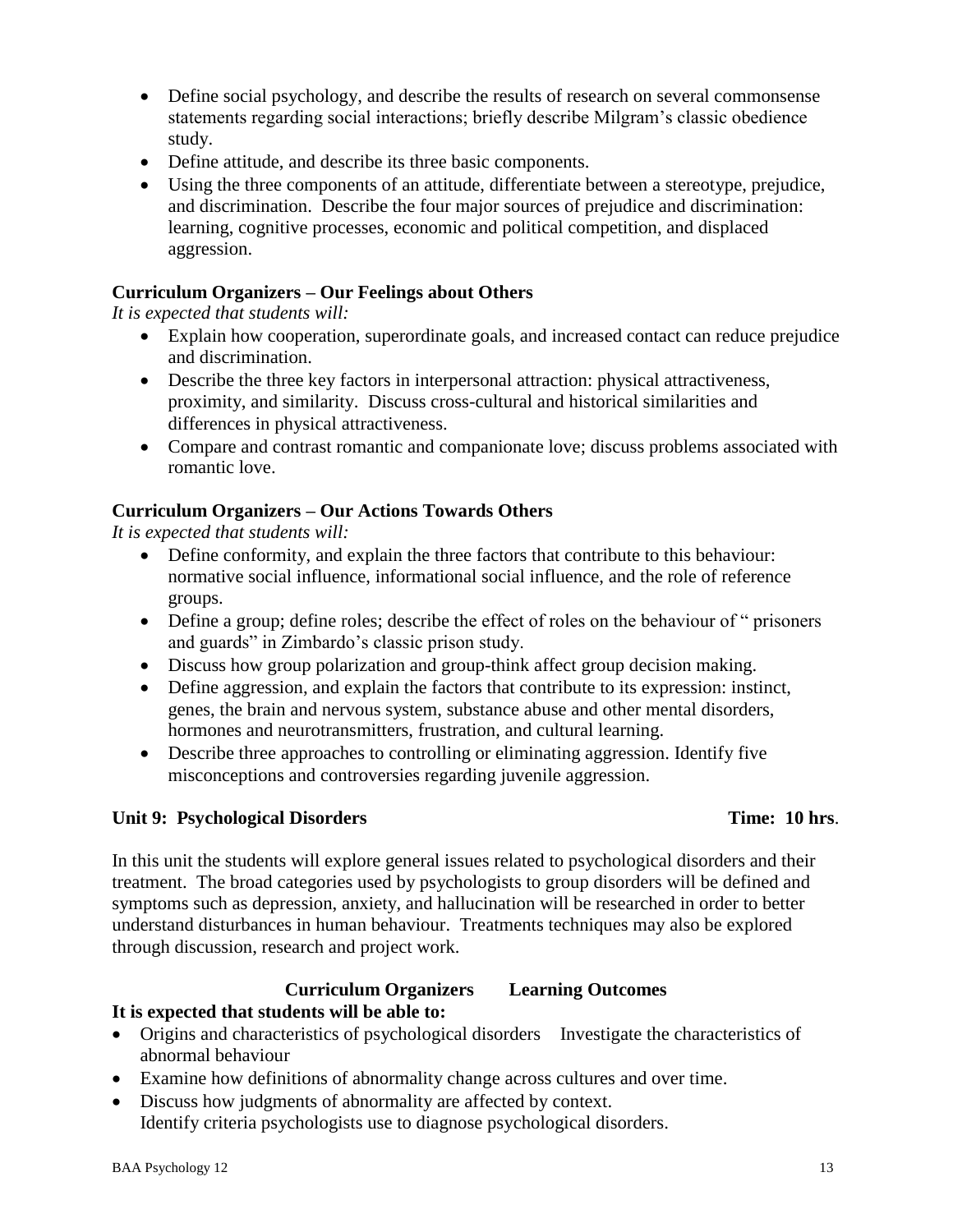- Major categories of psychological disorders
- Discuss the major categories of psychological disorders.
- Discuss the major symptoms of and possible causes of anxiety and mood disorders.
- Identify symptoms and possible causes of dissociative, schizophrenia, and personality disorders.
- Understanding the impact of psychological disorders Evaluate the drawbacks and advantages of labelling psychological disorders.
- Discuss variables that influence vulnerability to mental illness
- Investigate the stigma associated with mental illness.
- Discuss efforts to promote greater understanding of psychological disorders
- Treatment methods for psychological disorders Differentiate among the different perspectives psychologists take to understand psychological disorders.
- Describe the various treatment techniques for those with psychological disorders.

# **Instructional Component**:

Teacher led discussion LCD presentations Research projects Student demonstrations/presentations Field Trips Video Group work **Debate** Journal responses

#### **Assessment Component**:

- Effective formative assessment via:
	- o Clearly articulated and understood learning intentions and success criteria
	- o Questions posed by students, peers and teachers to move learning forward Discussions and dialogue
	- o Feedback that is timely, clear and involves a plan
	- o Students are resources for themselves and others peer and self-assessment
	- o Student ownership

Formative assessment used to adapt learning experiences and inquiry plans on an on-going basis to meet specific learning goals.

Development, awareness and action, based upon metacognition intended to lead to learner independence and self-coaching.

Summative Assessment:

Summative assessments will be determined as students demonstrate proficiency/mastery toward particular learning outcomes. Summative assessments and final grades will reflect the following: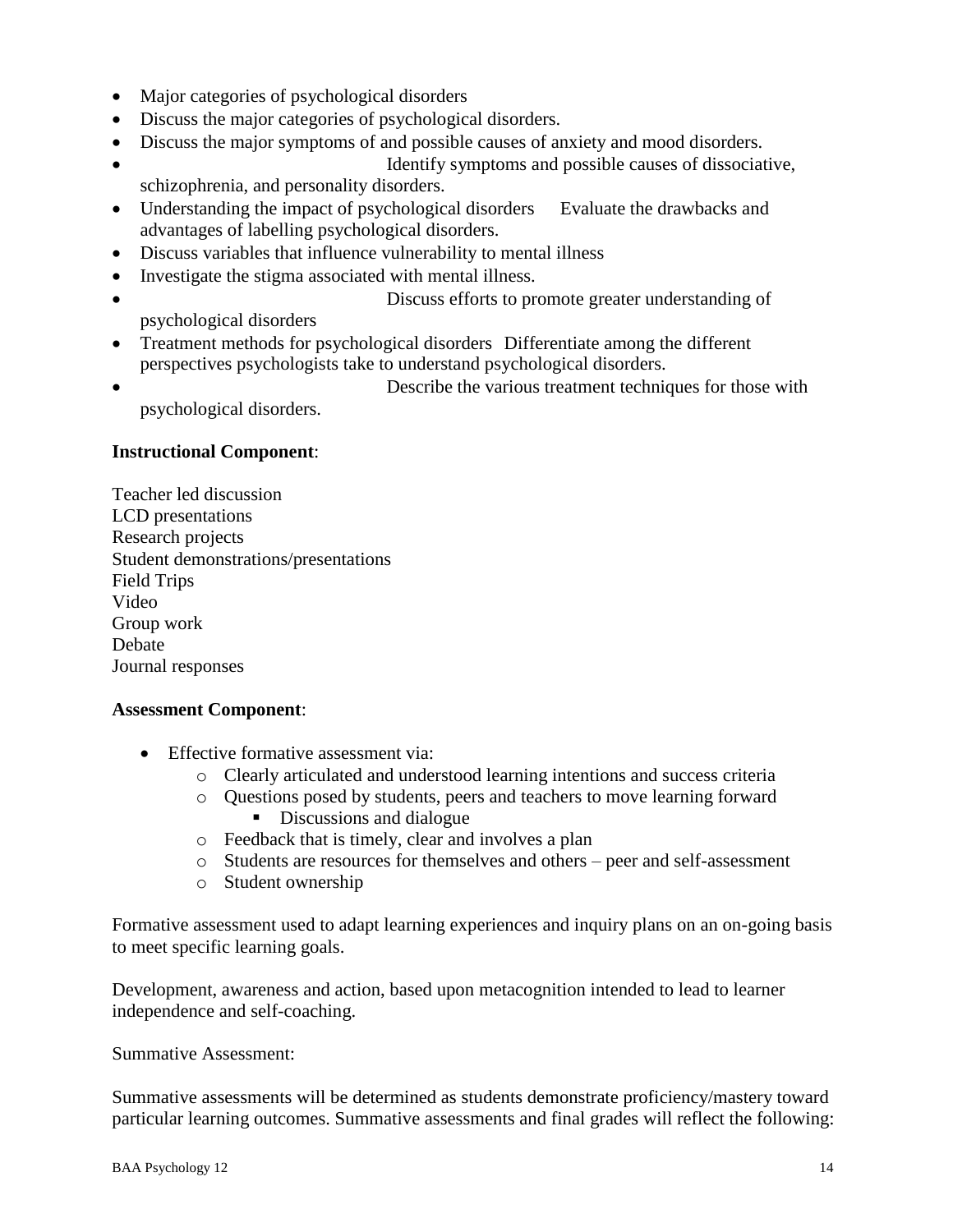- Students will work collaboratively with the teacher to determine summative achievement on assignments and letter grades based upon dialogue, and evidence of learning
- Behaviour and work habits will NOT be included when determining letter grades
- Marks will not be deducted for late work
- Extra credit and bonus marks will not be awarded
- Plagiarizing will not result in reduced marks/grades –the student will be required to demonstrate their learning authentically
- Attendance will not be considered toward letter grade
- Only individual learning demonstrated –no group marks will be used to determine grades
- Letter grades will reflect learning towards the learning outcomes articulated above
- Letter grades will be based upon criteria provided/agreed upon toward the learning outcomes
- Letter grades will be determined in relation to the learning outcomes not in comparison to the achievement of other students
- Poor work will not be assessed towards grades students will only be assessed on quality work
- Professional judgment and evidence will be used to determine final letter grade in consultation with the student
- Zeros will not be assigned to missed assignments all required assignments must be completed
- Formative or practice towards learning outcomes will not be included in final grade assessment
- Most recent evidence toward learning outcomes will be used to assign letter grades learning is not averaged over time

#### **Learning Resources**:

Textbooks *Thinking About Psychology* , (Charles T. Blair-Broeker, Randal M Ernst),2003

*Psychology in Action, (Karen Huffman), 2001, 6<sup>th</sup> ed.* 

- Teacher reference  $Psychology$ , (David Meyers),  $6<sup>th</sup>$ ,  $7<sup>th</sup>$  ed. Study guides Activities Handbook of Psychology, (Benjamin & Lowan) 1981
	- Scientific American Mind
	- Psychology Today
- Video Resources

Scientific American Frontiers Series Nova Video Series The Mind Series The Brain Series Discovering Psychology Series

Multimedia resources